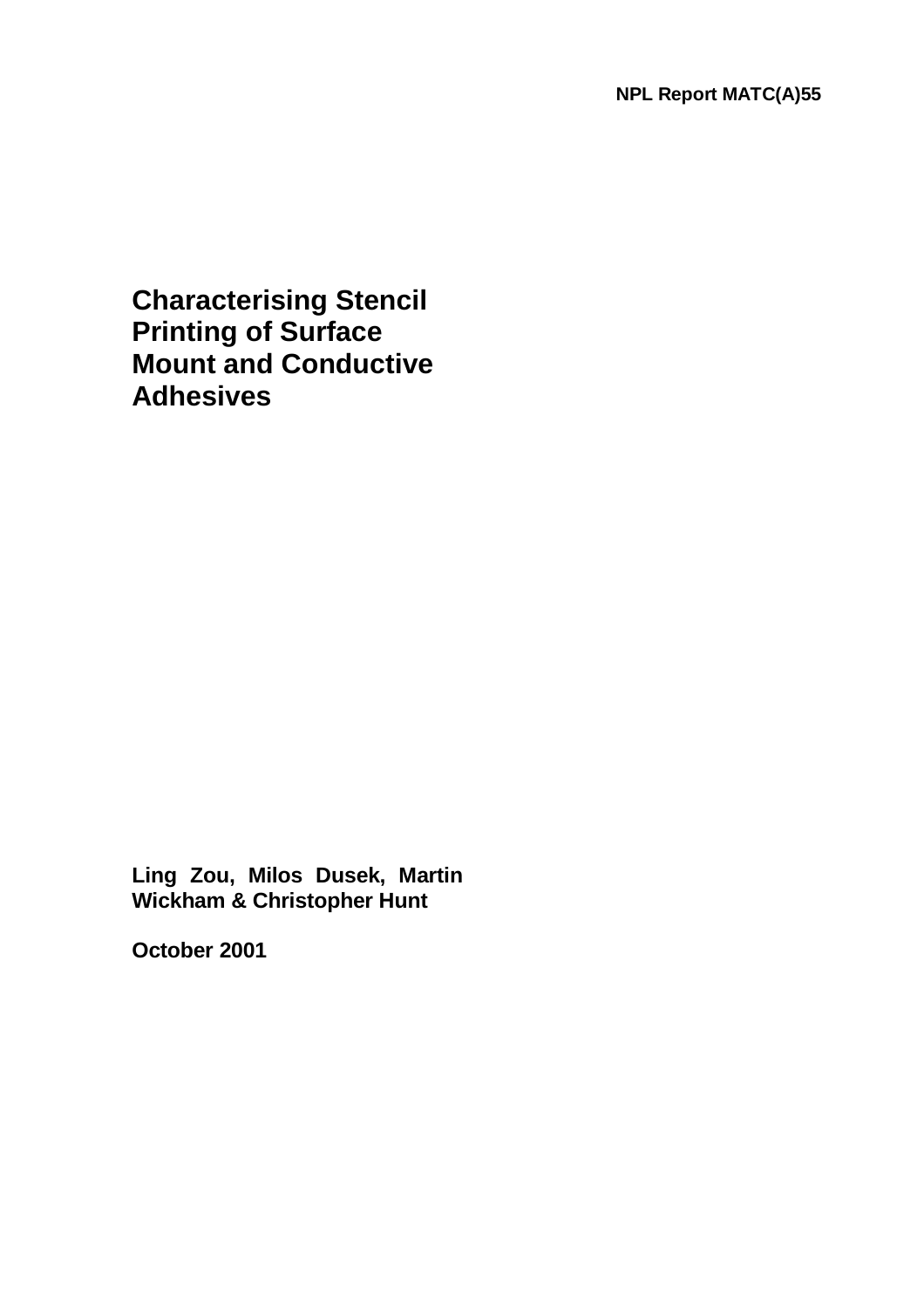NPL Report CMMT(A)55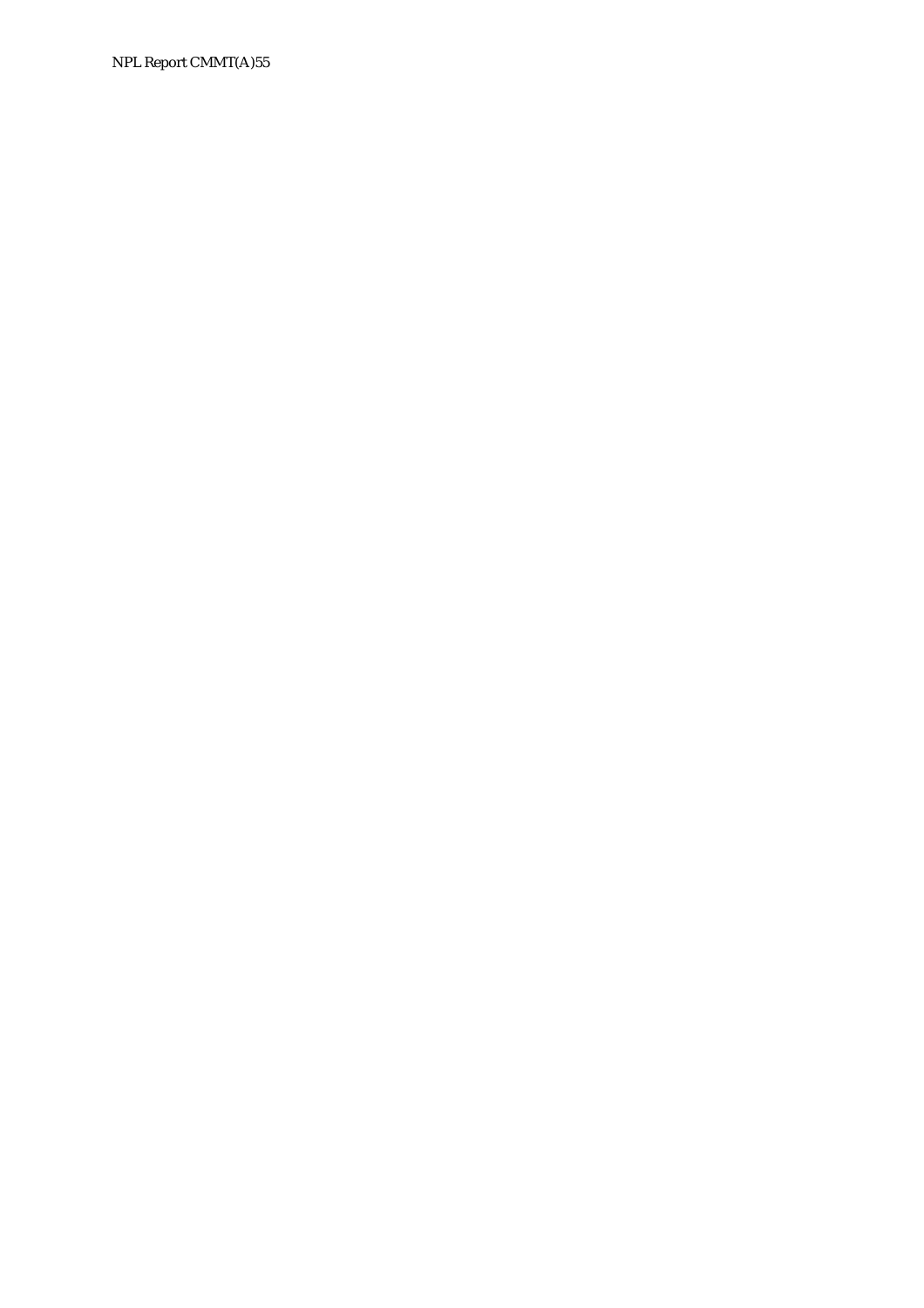October 2001

# **Characterising Stencil Printing of Surface Mount and Conductive Adhesives**

by

Ling Zou, Milos Dusek, Martin Wickham and Christopher Hunt

National Physical Laboratory Teddington, Middlesex, UK, TW11 0LW

#### **ABSTRACT**

The increasing need for high-speed deposition of surface mount (SM) and conductive adhesive has generated an interest in stencil printing these materials as an alternative to the traditional dispensing method. The fine pitch printing performance of isotropic conductive adhesives (ICA), and the dot printing of surface mount adhesive (SMA) using both enclosed print head and metal squeegees are investigated here. This study evaluated a number of key aspects of printing with these materials whose material properties are significantly different of solder pastes. Stencil printing parameters were investigated and characterised. The benefit of using enclosed print heads was evaluated and found to be helpful when solvent loss was an issue. Different stencils were assessed for both for fine pitch printing and thick stencils for printing typical SMA dot deposits.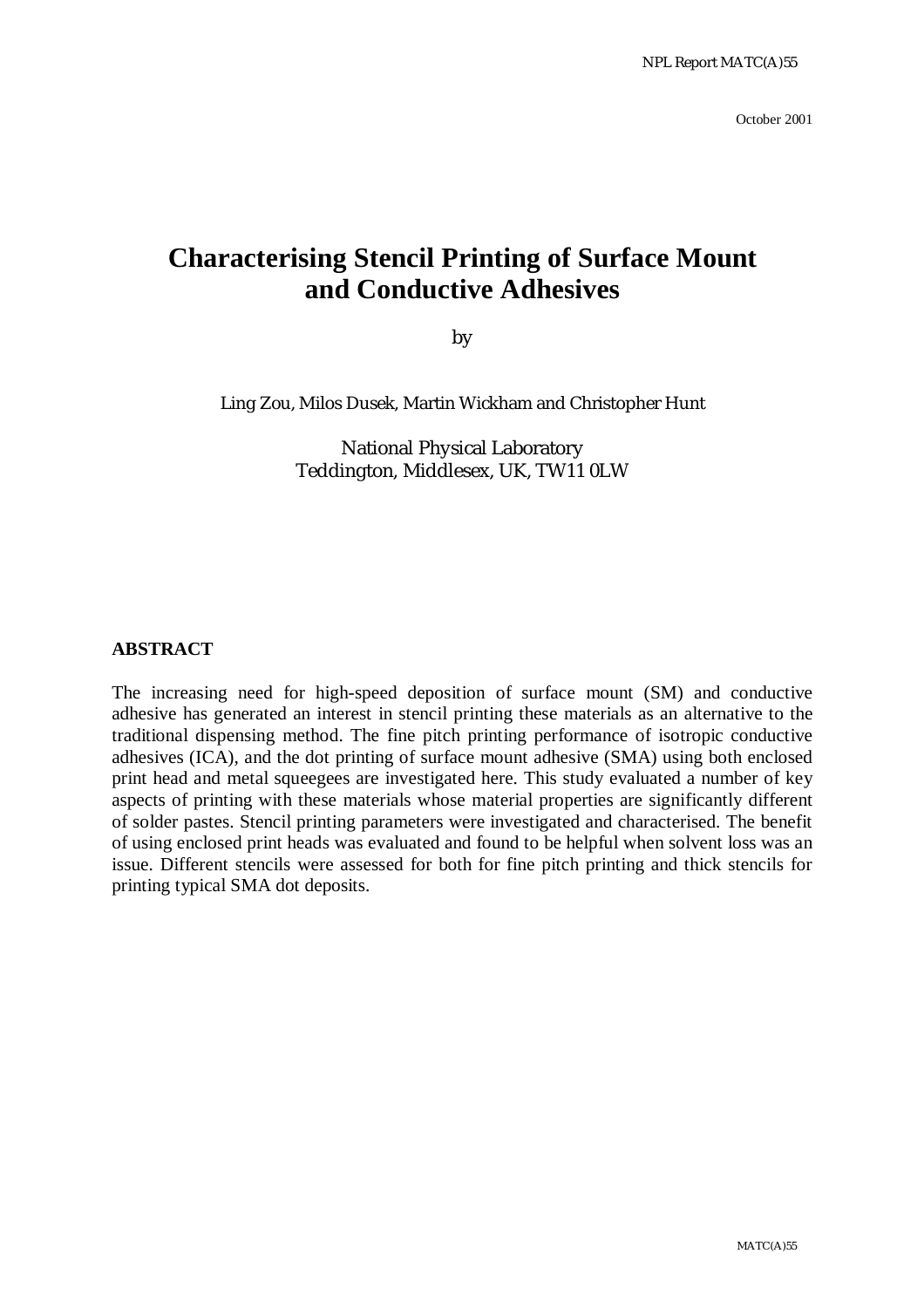© Crown copyright 2002 Reproduced by permission of the Controller of HMSO

ISSN 1473 2734

National Physical Laboratory Teddington, Middlesex, UK, TW11 0LW

Extracts from this report may be reproduced provided the source is acknowledged.

Approved on behalf of Managing Director, NPL, by Dr C Lea, Head, Materials Centre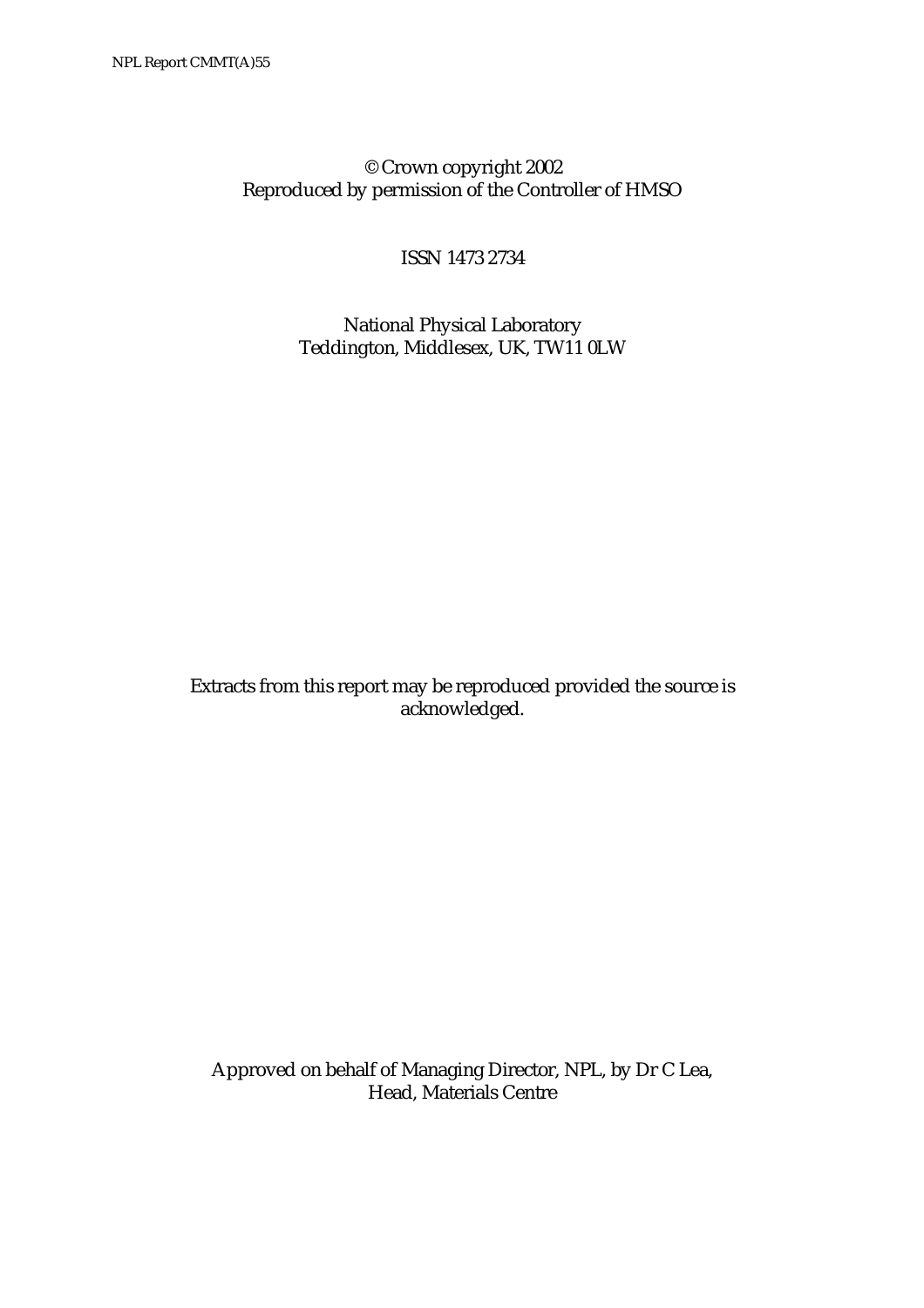## **CONTENTS**

| 1            |                                                                                                                                             |  |
|--------------|---------------------------------------------------------------------------------------------------------------------------------------------|--|
| $\mathbf{2}$ |                                                                                                                                             |  |
|              | 2.1<br>2.1.1<br>2.1.2<br>22<br>2.2.1<br>2.2.2<br>2.2.3                                                                                      |  |
| 3            |                                                                                                                                             |  |
|              | 3.1<br>3.2<br>33<br>3.3.1<br>3.3.2<br>THE EFFECT OF ENVIRONMENTAL CONDITIONS ON STENCIL PRINTING OF ICA AND SMA 15<br>3.4<br>3.4.1<br>3.4.2 |  |
| 4            |                                                                                                                                             |  |
| 5            |                                                                                                                                             |  |
| 6            |                                                                                                                                             |  |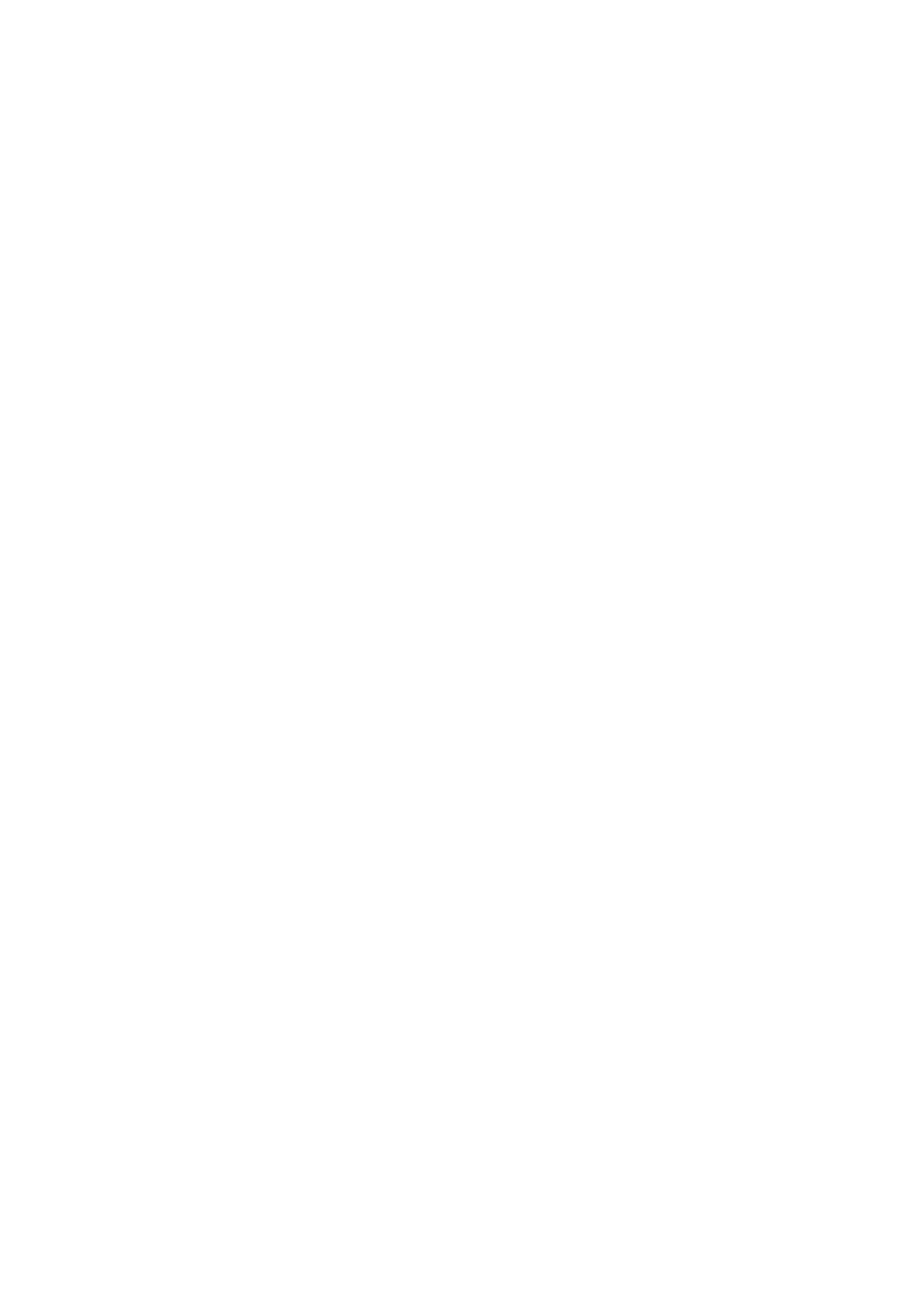### **1 Introduction**

NPL has run a series of projects characterising stencil printing of solder paste. Typically adhesives are dispensed, but today adhesives are also commonly printed. The capability to stencil print isotropic conductive adhesives (ICA) and surface mount adhesives (SMA) has occurred to meet high-throughput assembly. The dispensing method has a number of advantages, which include easy control of deposit volume and easy maintenance and control of the rheological properties. The adhesive in dispensing is contained in a syringe, significantly reducing environmental degradation. However, when a high number of dots need to be placed there are good arguments for switching to a stencil printing process. The material requirements for stencil printing are different to dispensing. In printing the adhesive is required to roll on the stencil, fill the apertures under low pressure, and release cleanly from the aperture walls as the board drops. This presents a challenge to the material supplier who must balance the adhesive and cohesive forces in the adhesive to best match the printing requirements.

Previous work with solder paste characterised typical performance both with an enclosed print head and normal squeegee blades<sup> $(1,2)$ </sup>. This work will evaluate the printing properties of adhesives with both methods. The properties of adhesive require a different set-up and management of the process on the printer compared to solder pastes. In this work adhesives were assessed in two scenarios, one as a solder replacement with fine pitch stencil printing performance of ICAs through QFP type apertures, and secondly the printing through round apertures, dot type prints, with SMAs, were both investigated. Both materials were printed with an enclosed print head and normal metal squeegees. The evaluation includes assessments using different separation and print speeds, internal cartridge pressures, stencil thickness and environment conditions.

### **2 Experimental**

### *2.1 Evaluation of print deposits*

#### 2.1.1 Isotropic conductive adhesives

A special fine pitch (down to 300  $\mu$ m pitch) printed circuit board and stencil, TB37, were designed to evaluate fine pitch printing performance of ICA. Three stainless steel stencils, 75, 100, and 125 µm thick and laser cut were used. The aperture arrays were in orthogonal axis, with one axis aligned with the print direction. Figure 1 shows the board and stencil design. The design comprises five aperture group arrays that are in different columns and each of these comprises three sets of apertures of different pitches and two orientations. Each aperture group array comprises three aperture arrays of 0.4, 0.35 and 0.3 mm pitch in two orientations. The aperture group arrays are repeated in five columns to give a 1 X 5 pattern, and differ by increasing individual apertures by 5µm, between each group array. This was done to allow accurate matching of the stencil and pad apertures. The stencil does not have the surrounding dots around each aperture array; these dots were used as a reference for paste deposit measurements, and only appear on the PCBs.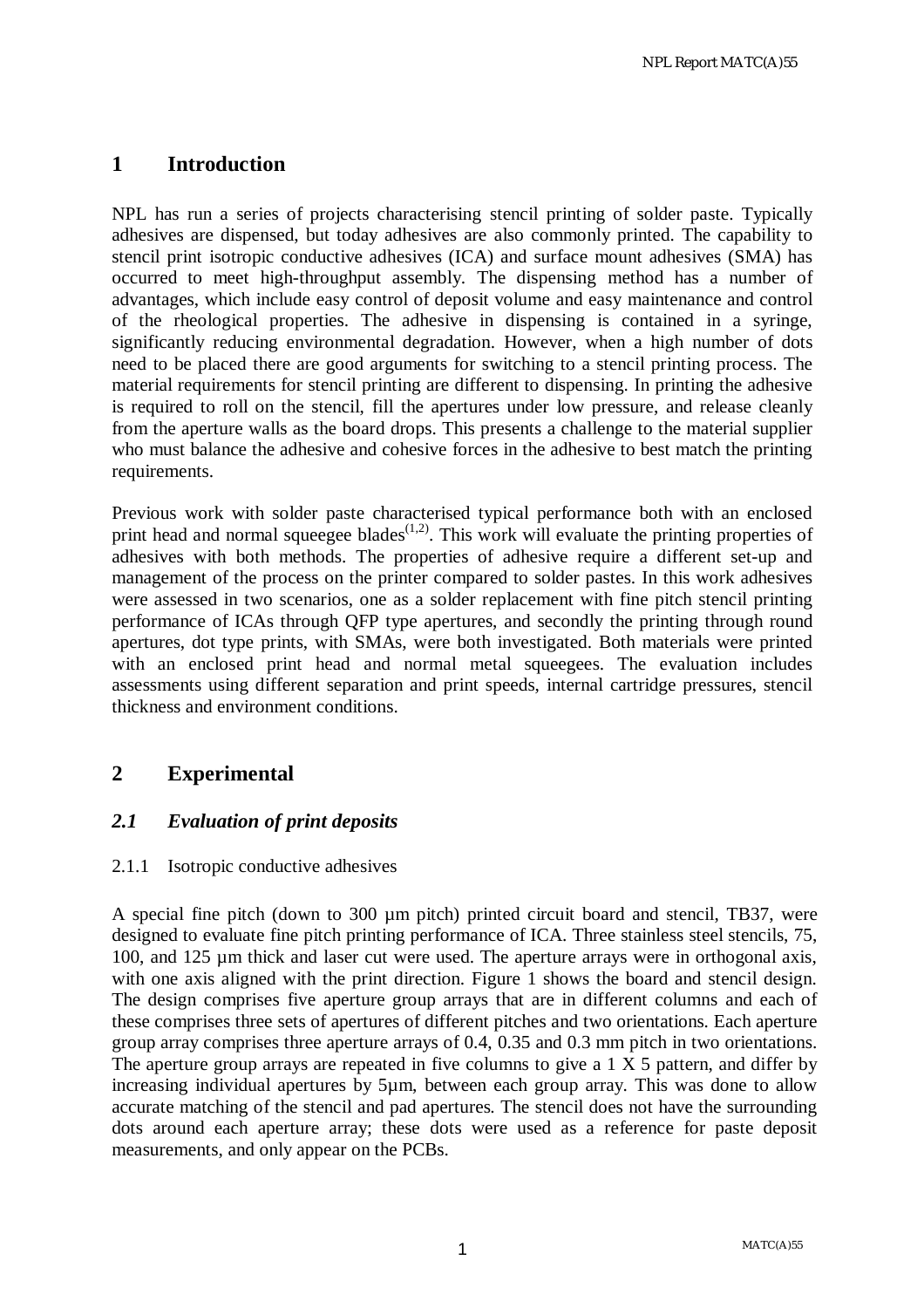A laser scanning profiler (UBM with a triangulation sensor) was used to measure the ICA deposits. Because ICA have higher adhesive forces than solder paste the release process tends to create "dog-ears" (extended cusps) on the print deposit. The size, numbers and positions of the "dog-ears" vary with stencil aperture size, thickness and separation speed. This distorted shape proved difficult to analyse and produce a shape factor, *wall-angle*, by the PVO programme<sup>(3)</sup>. Only print volume was selected to characterise the print deposit  $(3)$ . Print volume is given as a ratio to the stencil aperture volume. A microscope was used to show the shape of deposits, and check the adhesive left on the stencil after the printing.



Figure 1: Test board and stencil design for conductive adhesives

#### 2.1.2 Surface mount adhesives

Two stencils, TBa and TBb, were used for SMT adhesive printing. TBa is a 150 µm thick laser cut stencil contains three 0.45mm round apertures. TBb is a 1000 µm thick polymer stencil designed with a range of round apertures, which range from 0.6mm to 2.0 mm in 0.2 increments, as shown in Figure 2. The adhesives were printed on FR4 copper foil boards.

A laser scanning profiler (UBM with a auto-focus sensor) was used to measure the SMA deposits. Because the SMA poorly reflects light, a thin layer of gloss white paint was sprayed over the print deposits and board to increase reflection, as shown in Figure 3. Dot volume and height were selected to characterise the print deposit  $(3)$ . The dot volume is given as a ratio of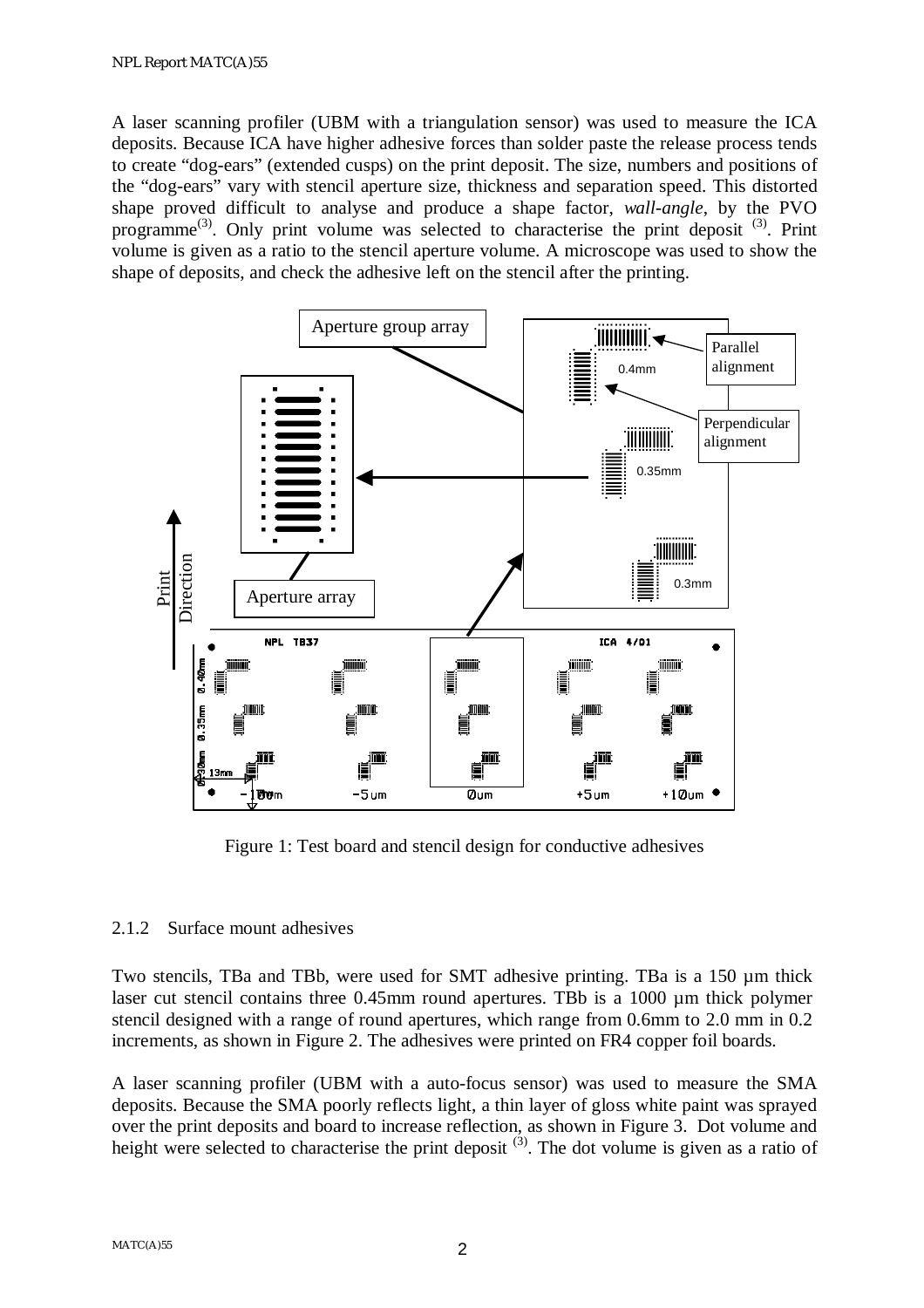stencil aperture volume. The dot height is the maximum height of adhesive deposit, shown in Figure 3.



Figure 2: The stencils TBa and TBb.



Figure 3: The dot height of SMT adhesive

### *2.2 The stencil printing of adhesives*

### 2.2.1 Printer and adhesives description

All the printing reported here was conducted on DEK 265 GSX printer. Both an enclosed print head and normal squeegee blades were used for the printing. The enclosed print head was DEK ProFlow 265 GSX, and the squeegee was 60° permalex metal squeegee. The enclosed print head had 300mm working length, and metal squeegee had 170mm working length. Two commercial ICAs, A and B, and two SMA, C and D were printed. A and B are both epoxy, silver filled isotropic conductive adhesives, and A was supplied in pot form, and B was supplied in a syringe, both for the squeegee printing. The epoxy adhesives, C and D, were both supplied in cartridges for the enclosed print head printing. For the squeegee trials of C and D material was removed from the cartridge. The materials were provided by and Emerson & Cuming, Heraeus, Kester Solder and Loctite.

### 2.2.2 Printing at different print and separation speed with various stencils

The first assessment was with ICA A and this was printed using stencil TB37, with metal squeegees, at different separation speeds, 0.1, 1, 5 and 20 mm/sec. For each print setting the deposit was photographed using a microscope. The print separation speed was critical for adhesive printing, and the slow speed was selected as this generally gave the best performance and was used to evaluate the other print parameters. The printer parameter settings and the stencil used for the printing using the print head and squeegees for each adhesive are listed in Table 1. The parameters in bold in each section indicate the variable under investigation.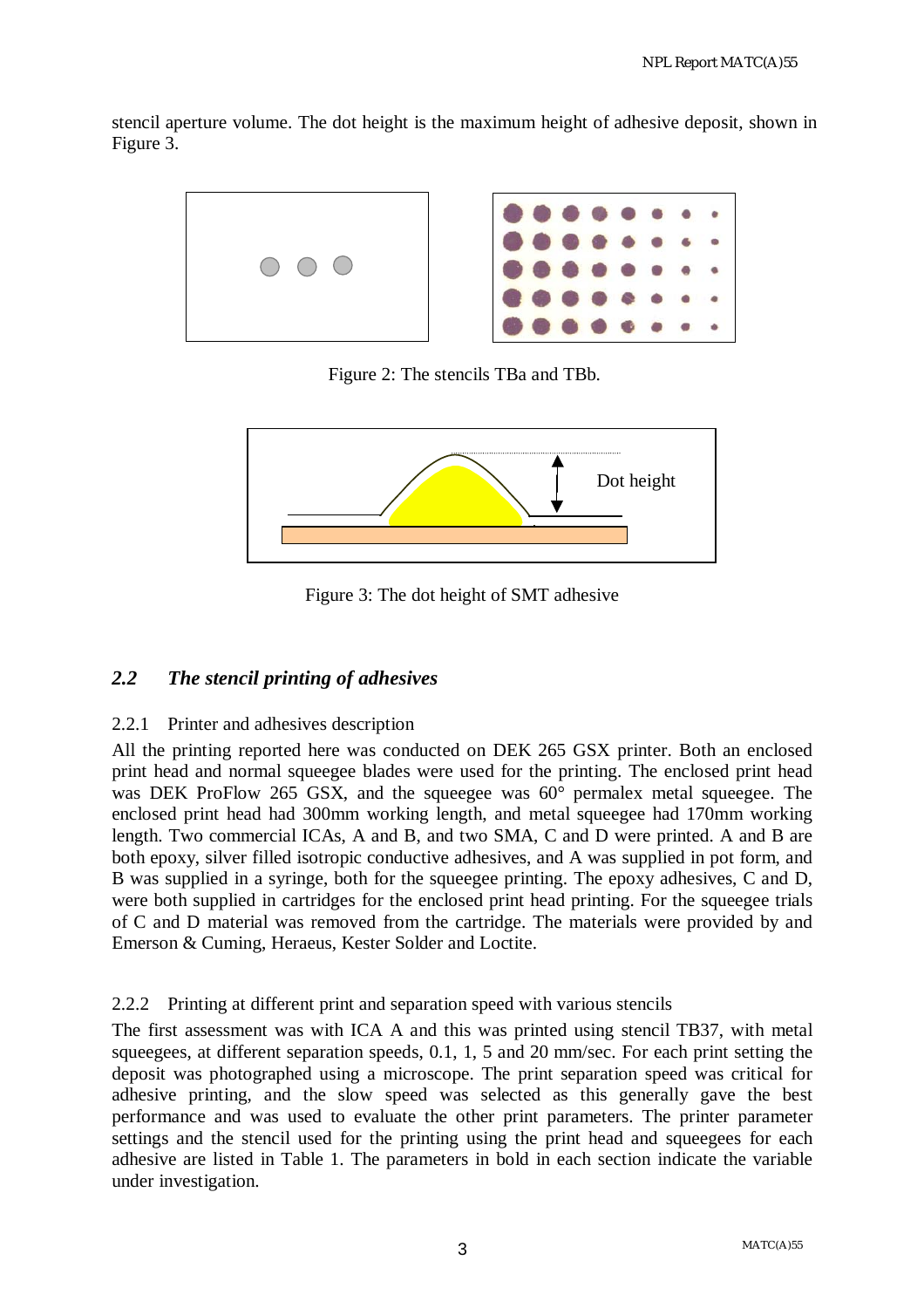| Print speed                                                               | Print load (Kg) (squeegees) /     | Stencil thickness | Separation speed |  |  |  |  |
|---------------------------------------------------------------------------|-----------------------------------|-------------------|------------------|--|--|--|--|
| (mm/sec)                                                                  | Internal cartridge pressure (bar) | $(\mu m)$         | (mm/sec)         |  |  |  |  |
| Conductive adhesive A using stencil TB37 with squeegees                   |                                   |                   |                  |  |  |  |  |
| 50                                                                        | 2.0                               | 100               |                  |  |  |  |  |
| 75                                                                        | 2.8                               |                   |                  |  |  |  |  |
| 100                                                                       | 3.4                               |                   | 0.1              |  |  |  |  |
|                                                                           |                                   | 75                |                  |  |  |  |  |
| 50                                                                        | 2.0                               | <b>100</b>        |                  |  |  |  |  |
|                                                                           |                                   | 125               |                  |  |  |  |  |
|                                                                           |                                   |                   | 0.1              |  |  |  |  |
|                                                                           |                                   |                   | $\mathbf{1}$     |  |  |  |  |
| 50                                                                        | 2.0                               | 100               | 5                |  |  |  |  |
|                                                                           |                                   |                   |                  |  |  |  |  |
| 20<br>Conductive adhesive A using stencil TB37 with enclosed print head   |                                   |                   |                  |  |  |  |  |
|                                                                           |                                   |                   |                  |  |  |  |  |
| 50                                                                        |                                   |                   |                  |  |  |  |  |
| 75                                                                        | 2.0                               | 100               |                  |  |  |  |  |
| 100                                                                       |                                   |                   |                  |  |  |  |  |
|                                                                           |                                   | 75                | 0.1              |  |  |  |  |
| 50                                                                        | 2.0                               | 100               |                  |  |  |  |  |
|                                                                           |                                   | 125               |                  |  |  |  |  |
| Conductive adhesive B using stencil TB37 with squeegees                   |                                   |                   |                  |  |  |  |  |
| 50                                                                        | 1.0                               |                   |                  |  |  |  |  |
| 150                                                                       | 1.0                               | 75                | 0.1              |  |  |  |  |
| Surface mount adhesive C and D using stencil TBa with squeegees           |                                   |                   |                  |  |  |  |  |
| 50                                                                        | 2.6                               |                   |                  |  |  |  |  |
| 75                                                                        | 3.2                               | 150               | 0.1              |  |  |  |  |
|                                                                           | 3.8                               |                   |                  |  |  |  |  |
| 100                                                                       |                                   |                   |                  |  |  |  |  |
| Surface mount adhesive C and D using stencil TBa with enclosed print head |                                   |                   |                  |  |  |  |  |
| 50                                                                        |                                   |                   |                  |  |  |  |  |
| 75                                                                        | 2.0                               | 150               | 0.1              |  |  |  |  |
| 100                                                                       |                                   |                   |                  |  |  |  |  |
| Conductive adhesive C using stencil TBb with enclosed print head          |                                   |                   |                  |  |  |  |  |
| 50                                                                        |                                   |                   |                  |  |  |  |  |
| 75                                                                        | 2.0                               | 1000              | 0.1              |  |  |  |  |
| 100                                                                       |                                   |                   |                  |  |  |  |  |
|                                                                           | 1.5                               |                   |                  |  |  |  |  |
| 50                                                                        | 2.0                               | 1000              | 0.1              |  |  |  |  |
|                                                                           | 2.5                               |                   |                  |  |  |  |  |
|                                                                           |                                   |                   |                  |  |  |  |  |

#### Table 1: Experimental conditions for adhesive evaluation

All printing was conducted at 22°C/40% RH. ICA A was printed using stencil TB37 with both the enclosed print head and metal squeegees at different print speeds and stencil thicknesses. Eight prints were printed for each print speed and stencil thickness. The deposits measured were from perpendicularly aligned apertures, 400, 350 and 300 µm pitch in the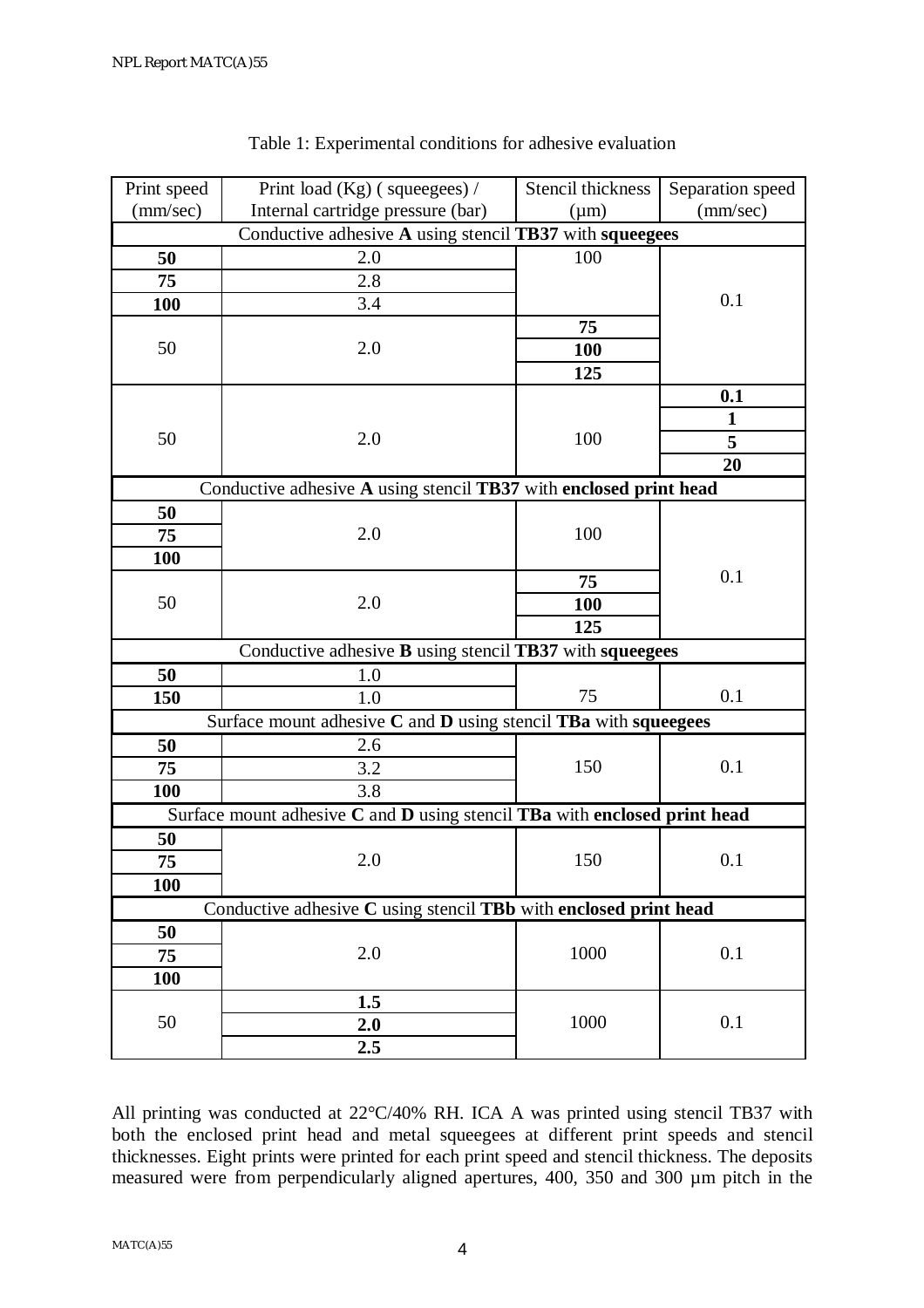middle column of the aperture group array. The results taken for all set ups were the average from the  $6<sup>th</sup>$  and  $8<sup>th</sup>$  boards. ICA B was printed using metal squeegees with stencil TB37 at 50 and 150 mm/sec print speeds. The print deposits were also inspected under a microscope. SMA C and D were printed onto a plain copper foiled FR4 board using stencil TBa with the both enclosed print head and metal squeegees at different print speeds. Adhesive C was also printed using the thick polymer stencil TBb with the enclosed print head at different print speeds and internal cartridge pressures. Eight prints were printed for each speed and pressure.

*Measured deposits:* The deposits measured for the printing with stencil TBa were three 0.45 mm dots. The deposits measured for the printing with the stencil TBb were five dots for each diameter aperture. The average of 10 dots for each aperture size was taken. To avoid stringing when printing with the thick 1000 µm polymer stencil TBb, a 1 mm gap between the board and stencil was set.

### 2.2.3 Printing with different environment conditions

To asses the stencil life of ICA A and SMA C and D, these materials were printed under the harsh environment condition of 28°C/75%RH, using both the enclosed print head and conventional metal squeegees. ICA A was also printed at 22°C/75%RH using metal squeegees. The printing parameter settings, environment conditions and stencil used for the printing are listed in Table2.

|            |                          | Printing | Print time         | Print                              | Print    | Stencil & | Separation |
|------------|--------------------------|----------|--------------------|------------------------------------|----------|-----------|------------|
|            | Adhesive                 | environ- | (hour)             | load                               | Speed    | thickness | speed      |
|            |                          | ment     |                    | (Kg)                               | (mm/sec) | $(\mu m)$ | (mm/sec)   |
|            |                          |          |                    |                                    |          |           |            |
|            |                          |          | $\overline{0}$     | 2.0                                |          |           |            |
|            |                          | 22°C/75% | $\overline{2}$     | 2.0                                |          |           |            |
|            |                          |          | 4                  | 2.6                                |          |           |            |
|            |                          |          | 6                  | 3.4                                | 50       | 100       | 0.1        |
| Squeegee   | A                        |          | $\overline{0}$     | 2.0                                |          | (TB37)    |            |
|            |                          |          | $\overline{2}$     | 3.0                                |          |           |            |
|            |                          | 28°C/75% | $\overline{4}$     | 4.2                                |          |           |            |
|            |                          |          | 6                  | No printing, adhesive became solid |          |           |            |
|            | $\mathcal{C}$            |          | $0-6$              | 3.2                                |          | 150       |            |
|            | D                        | 28°C/75% | $0-6$              | 3.2                                | 50       | (TBa)     | 0.1        |
|            |                          |          |                    |                                    | Print    | Stencil   | Separation |
|            | Adhesive                 | Printing | Internal cartridge |                                    | Speed    | thickness | speed      |
| Enclosed   | condition                |          | pressure (bar)     |                                    | (mm/sec) | $(\mu m)$ | (mm/sec)   |
| print head | A                        |          |                    |                                    |          | 100       |            |
|            |                          |          |                    |                                    |          | (TB37)    | 0.1        |
|            | 28°C/75%<br>$\mathsf{C}$ |          |                    | 2.0                                |          | 150       |            |
|            | D                        |          |                    |                                    |          | (TBa)     |            |

|  |  | Table2: Experimental conditions for environmental evaluation |  |
|--|--|--------------------------------------------------------------|--|
|  |  |                                                              |  |

The adhesives were continually printed over a 6 hour period. Eight prints were printed at 0, 2, 4 and 6 hours after the start of printing. The deposits measured are the same as those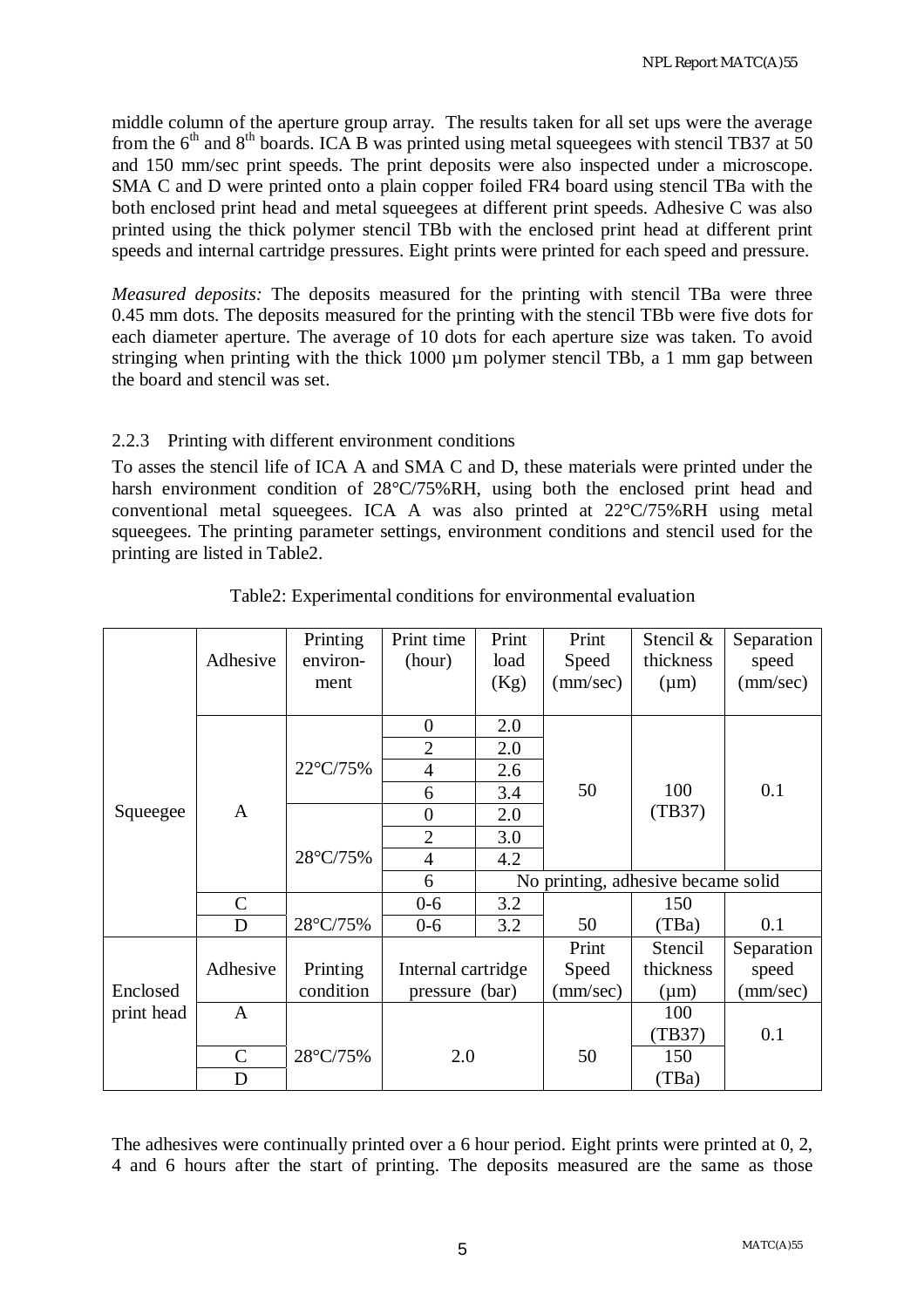described in 2.2.2. In between taking sample prints, adhesive was conditioned by moving the adhesive backwards and forwards on a blank area of the stencil, as shown in Figure 4. it was found necessary to increase the print load for the squeegee with conductive adhesive A so as to maintain a clean stencil, since during a 6 hour period the adhesive became harder due to curing and solvent loss.



Figure 4: Printing and conditioning areas on the stencil

## **3 Results and Discussion**

### *3.1 The effect of separation speed on printing ICA*

The printed ICA A deposits through the 0.35 mm aperture with different board separation speeds are shown in Figure 5, and clearly show dramatic effects of board separation speed on the print deposit shape. Increasing separation speed from 0.1 to 20 mm/sec, the "dog-ear" deposit increases in size with print deterioration. The lowest separation speed, 0.1 mm/sec, produced the most consistent deposit, and was therefore was used for the print speed and stencil thickness study.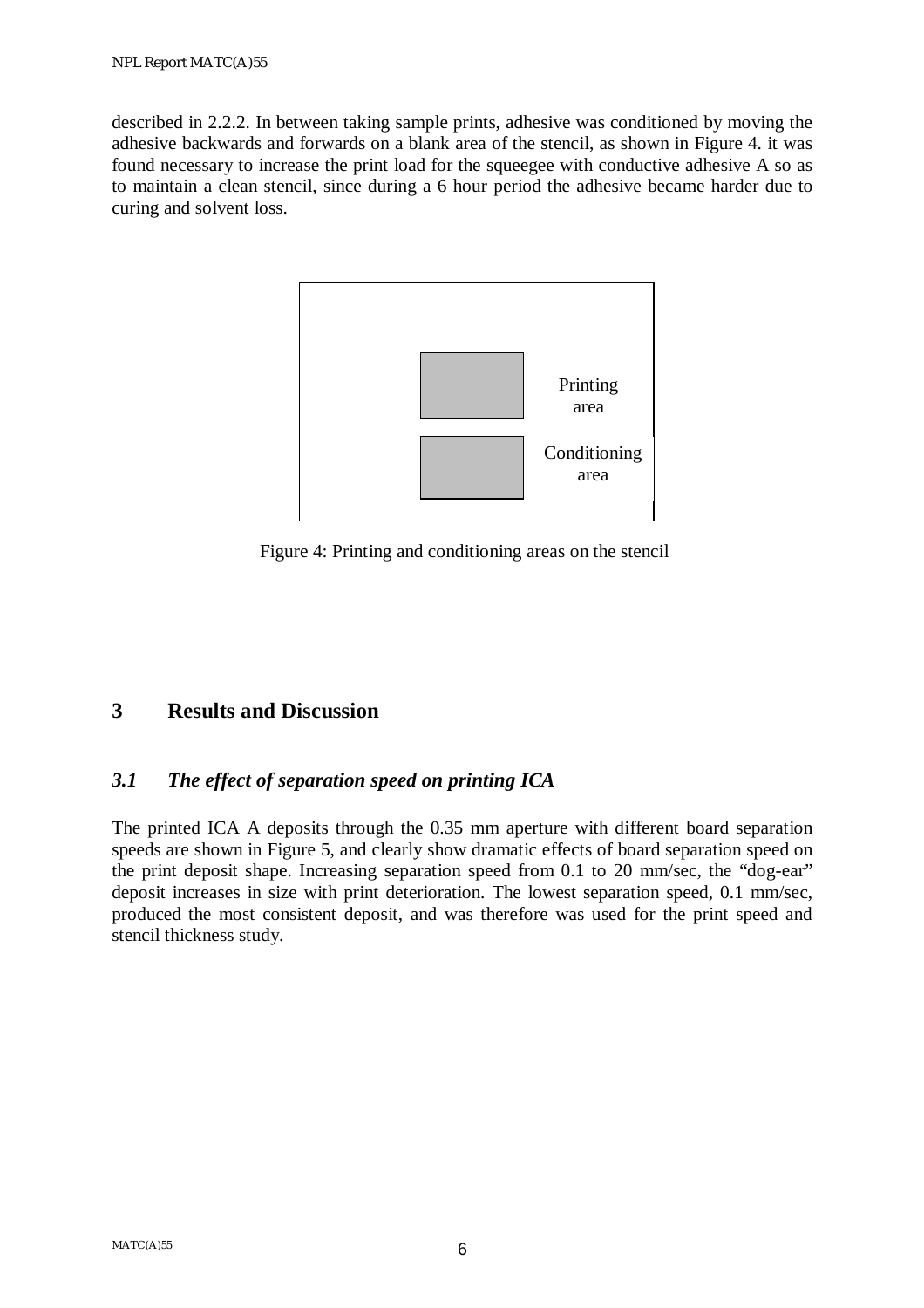

Figure 5: The print deposits with different separation speeds for IC adhesive A



Figure 6: Print volume with print speed and stencil thickness for conductive adhesive A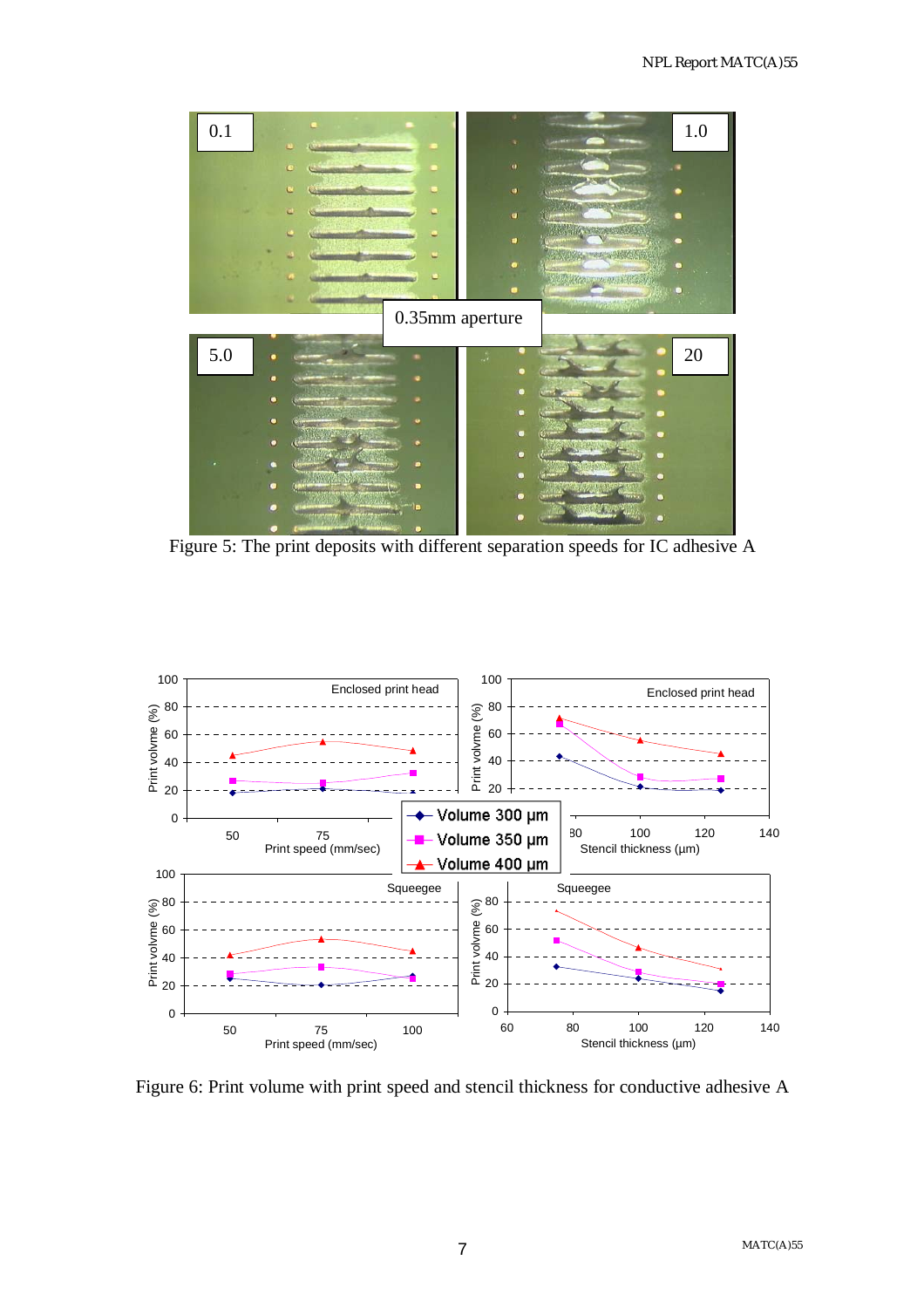### *3.2 The effect of print speed and stencil thickness on printing ICA.*

The effect of print speed and stencil thickness on the printed volume of ICA A using enclosed print head and metal squeegees are plotted in Figure 6, and the important points are :

- Both enclosed print head and metal squeegees showed similar printing performance for conductive adhesive A.
- Print speed did not affect the print volume.
- However the fractional volume significantly dropped with stencil thickness increase and the stencil aperture decrease.
- The print volume was much lower compared with solder paste printing<sup>(1)</sup>, particularly on fine pitch apertures, 350 and 300 µm, with thick stencils, 100 and 125µm.



Figure 7: Pictures of the stencil apertures after 8 prints for conductive adhesive A

The differences between the material characteristics of adhesives and solder pastes are now considered. In both systems the interplay between the cohesive and adhesive forces are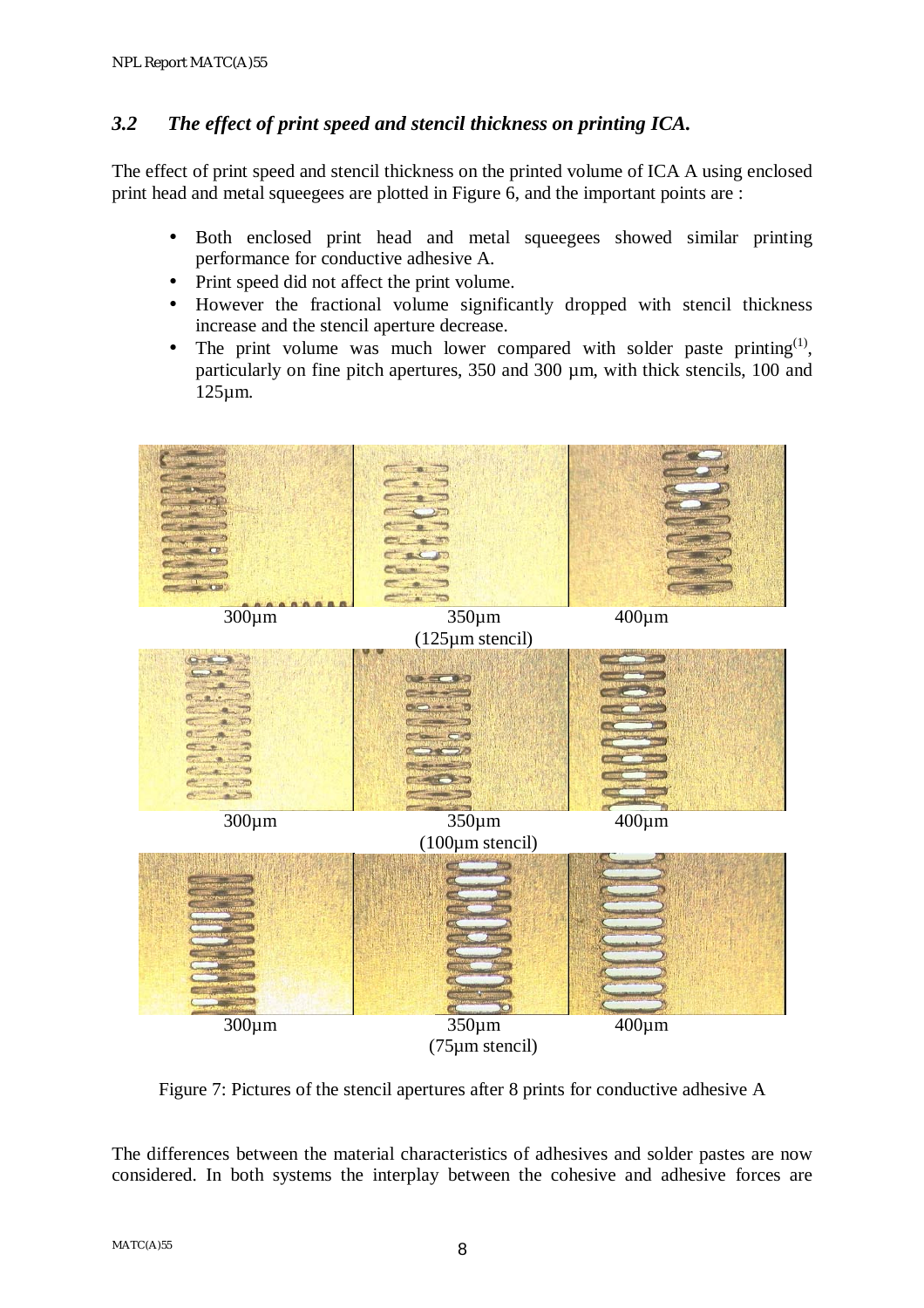critical to performance. In both systems the magnitude of the two forces will change broadly in line with each other. Hence, the adhesive will have higher adhesive and cohesive forces than solder paste. During board separation there is an interplay between various forces, there are the interfacial adhesive forces between the board and the aperture walls, there are the cohesive forces maintaining deposit continuity, and gravity. A set of images in Figure 7 shows the degree of aperture blocking as the aperture and stencil dimensions are varied. The images are arranged on a 3x3 array of increasing aperture size and increasing stencil thickness. Crossing the matrix at 45° the level of blocking changes, being most open at the bottom-right, the widest aperture and thinnest stencil, and blocked at the top-left corner, the narrowest aperture and thickest stencil. Clearly the ratio of the aperture wall area to the aperture opening area for the apertures is going to be important in the relative balance between the adhesive forces between the deposit and the pad and the deposit and the aperture wall. The ratio of aperture wall area to the aperture opening area (Wall / Open), for the three aperture and stencil sizes, are shown in Figure 8.



Figure 8: The ratio of aperture wall area to the aperture opening area for the range of apertures and stencils

Figure 8 clearly shows that there is a factor of 2 between the extremes, and hence with materials with high adhesive forces this ratio will be important. With the high wall/open ratio of the 300µm aperture in the 125µm stencil, the much larger aperture wall area provides significant contact area for the adhesive to adhere to, and this is much higher than for the pad contact area on the board. There clearly is a connection between the blocking of the apertures seen in Figure 7 and the aperture wall/open ratio, shown in Figure 8. This is quantified in Figure 9 where this ratio is plotted against the blocked percentage for each aperture. The results show there is a clear trend between these two variables, and that for good printing and no blocking of the apertures the ratio should be less than 0.8. The results also support the concept of aperture wall/open ratio approach but the precise values will depend on the adhesive forces of the material and the aperture shape. Clearly with solder pastes apertures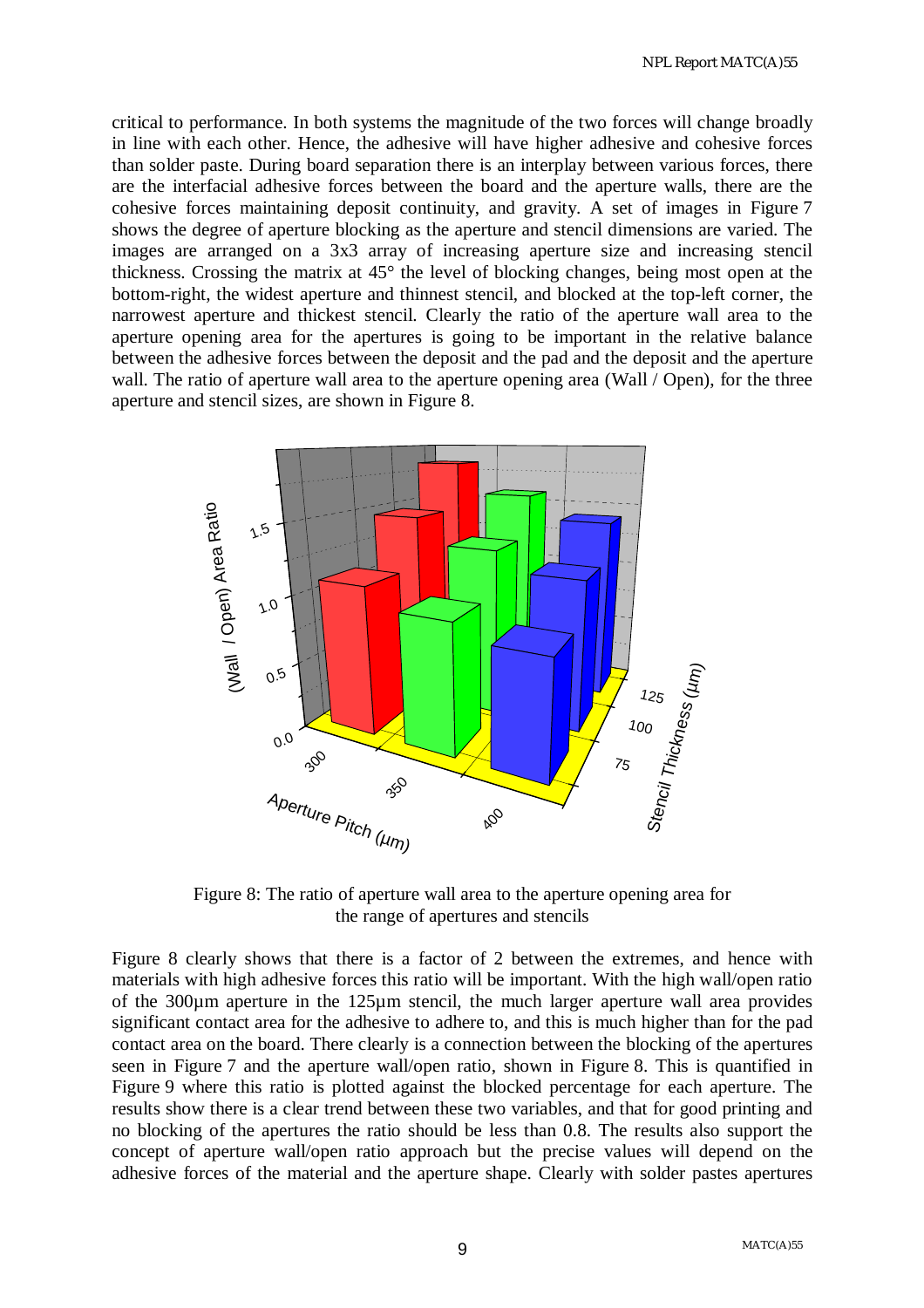will not normally block until this ratio is much higher, probably in the region of 4. A family of curves such as that in Figure 8 could be generated for materials using different aperture designs and stencil thickness, and hence a performance map could be created.



Figure 9: Aperture blocking with ICA A as a function of aperture wall/open ratio

Inspection of the print deposits on the boards and the degree of aperture blocking seen in Figure 7, reveals similarities with the pump printing process. The prints on the boards and a view of the apertures are shown in Figure 10, where also a schematic of the adhesive release from the aperture is shown.

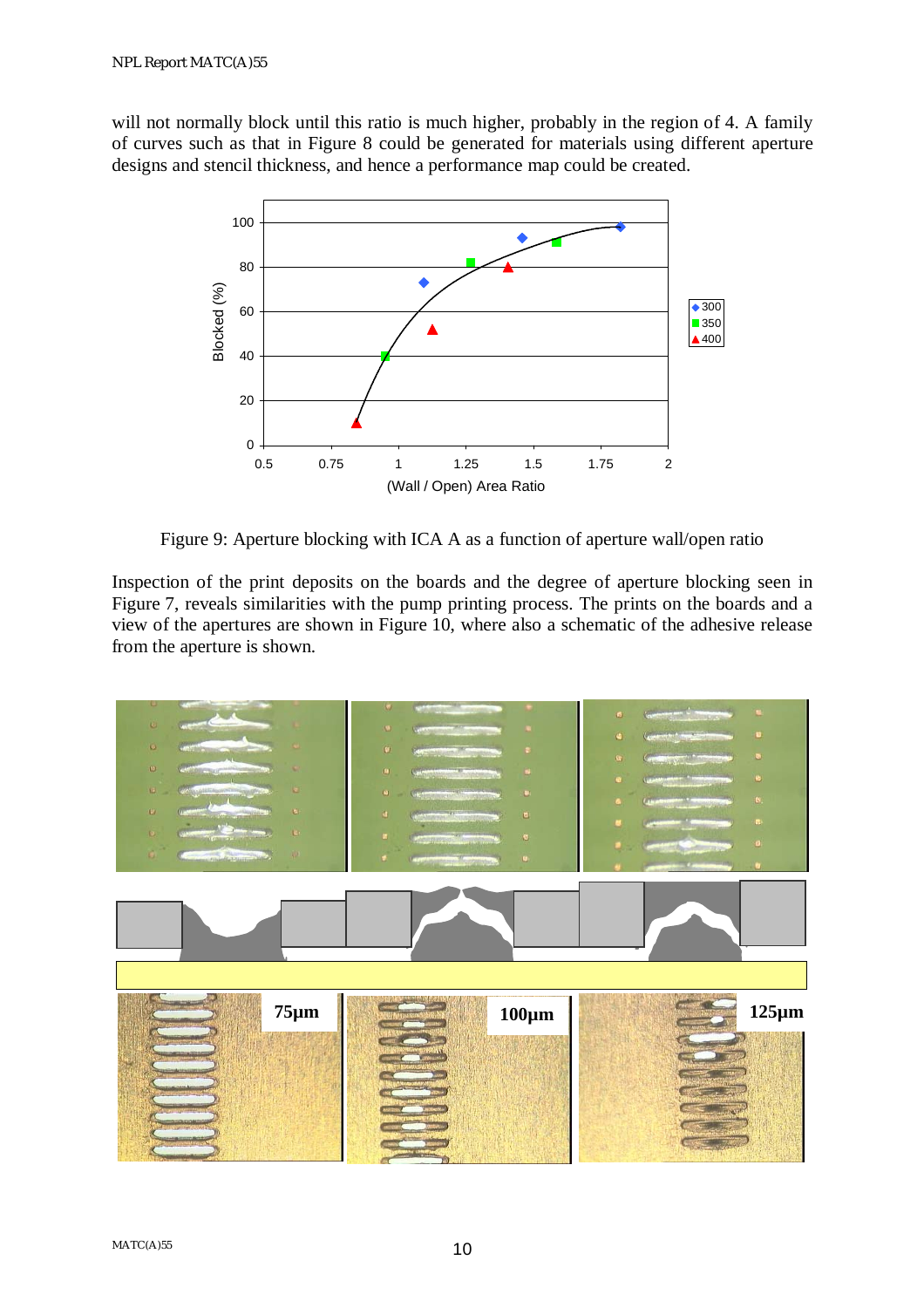#### Figure 10: The release process (400µm pitch aperture)

The schematic in Figure 10 is consistent with both the reduced fractional print volume, as measured in Figure 6, and that printing continues even with blocked apertures, particularly for the thicker stencil. The diagram clearly indicates that the cohesive force in the adhesive is insufficient to retain integrity of the deposit, with the presence of the strong adhesive force exerted from the aperture wall. For the 125µm aperture the adhesive passes through the aperture in a two stage process: first the ICA fills the half empty aperture, pushing the existing adhesive down to the bottom of the aperture, then during the next print the adhesive is only lost from the lower half of the aperture, and then our adhesive is then pushed to the bottom of the aperture with the next stroke of the squeegee blade for printing onto the board. The trend seen in Figure 10 indicates that to achieve higher volumes on the board the aperture size should be increased rather than the stencil at these critical aperture sizes.

IC adhesive B was also printed with different print speeds using 100µm stencil and the metal squeegees. It was difficult to achieve quality fine pitch printing for this adhesive, as shown in Figure 11. The print deposit was badly slumped. The viscosity of the adhesive A and B were measured, adhesive B was 766 cps, much lower than that of adhesive A at 45,000cps. These results confirm that for a printable ICA the viscosity needs to be much higher than that of a dispensable ICA.



Figure 11: The print deposits for IC adhesive B with different print speeds

### *3.3 The effect of print speed with SMA*

### 3.3.1 Standard stencil investigation

The dot height and volume were measured for SMA C and D as a function of print speed using both enclosed print head and squeegees, and the results are plotted in Figure 12. The salient points are:

- For the same SMA the dot height and volume were similar for both the enclosed print head and squeegee printing.
- Print speed did not affect the dot height and volume.
- Although both SMAs, C and D, had similar dot volume, the dot height of adhesive D was much higher than adhesive C.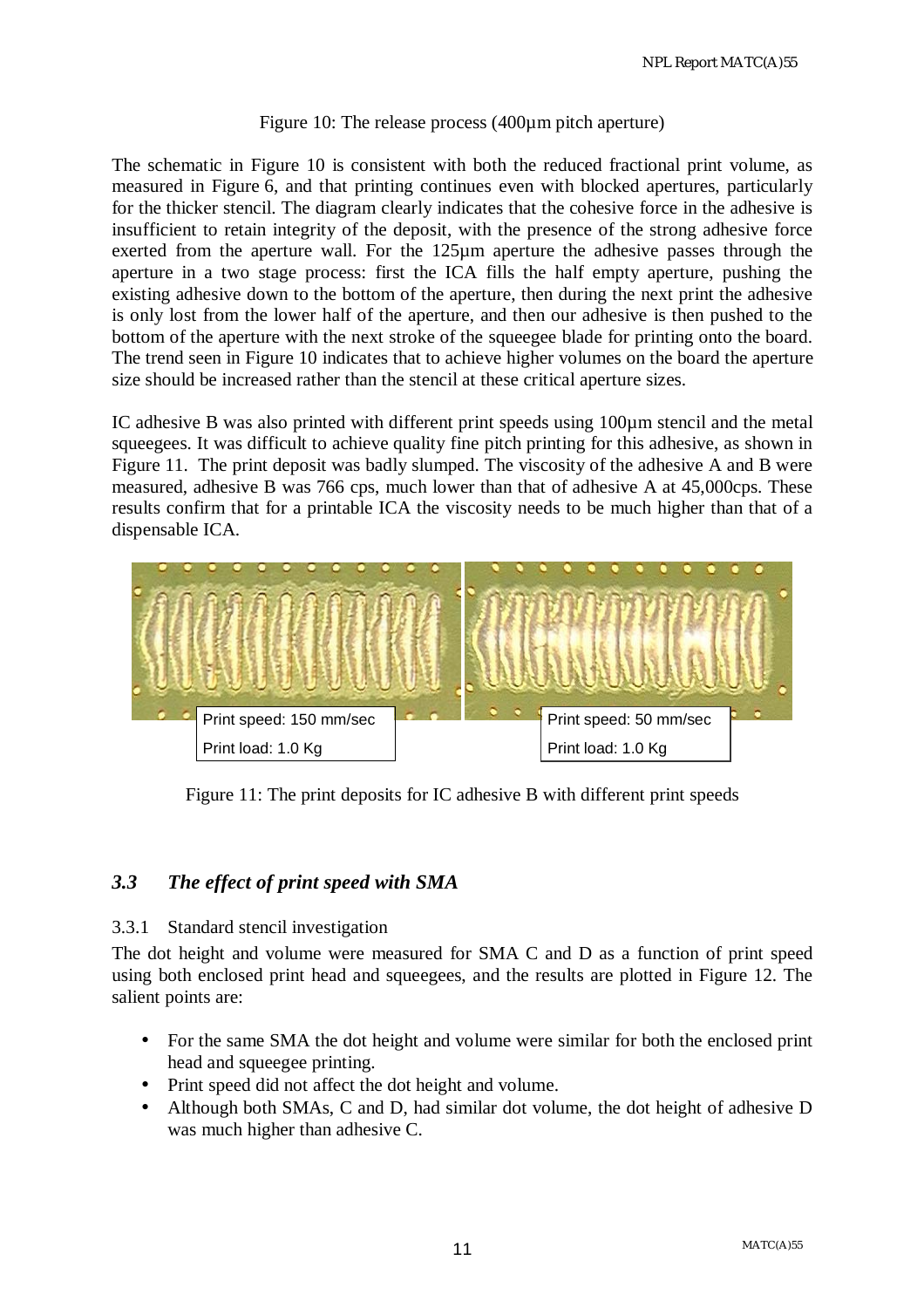The dot height is very material dependent and for the same stencil two dot heights were observed, and we can see from Figure 12. The dot heights for SMA could be above or below the stencil thickness. Typical PVO height profiles for these two adhesives are shown in Figure 13. The dot shape and height are significantly different between the two adhesives. This difference can be attributed to their respective yield points and release characteristics from the aperture. Yield point plays an important role in determining whether a dot will tend to string and form a peak or collapse (slump)<sup>(7)</sup>. This performance is important as dot height is a critical parameter in SMA performance.



Figure 12: Dot height and volume with print speed for two SMAs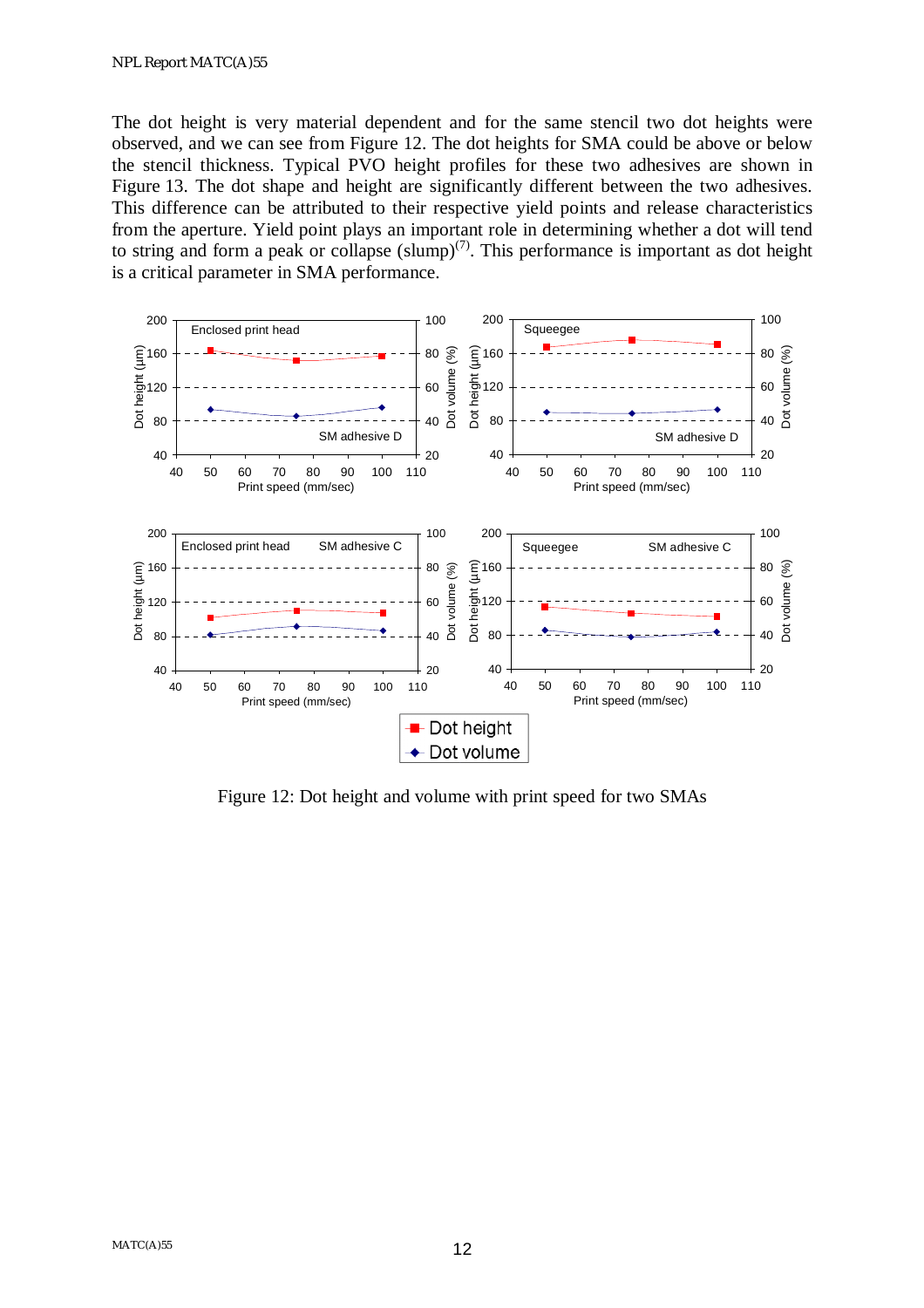

Figure 13: Typical PVO profiles for SMA C and D

#### 3.3.2 Thick polymer stencil investigation

SMA C was printed using a thick polymer stencil using an enclosed print head. The stencil was manufactured from a 1mm thick nylon type material and comprised a range of circular apertures, from 0.6 to 2.0mm. The dot height and volume with print speed and internal cartridge pressure are plotted in Figure 14. The internal cartridge pressure for the print speed tests was 2.0bar, and the print speed was 50mm/sec for the internal cartridge pressure evaluation. Dot volume decreased with print speed, but increased with internal cartridge pressure. However, dot height was not affected by print speed or internal cartridge pressure. This implies that the aperture filling is more critical with a thick polymer stencil, than with conventional metal stencils, typically in the range of 100-200 µm. Lower print speed and high internal cartridge pressure significantly improve the aperture filling for the thick polymer stencil, and increase the dot volume. However the dot height was dependent on the individual adhesive, not the print speed and pressure.

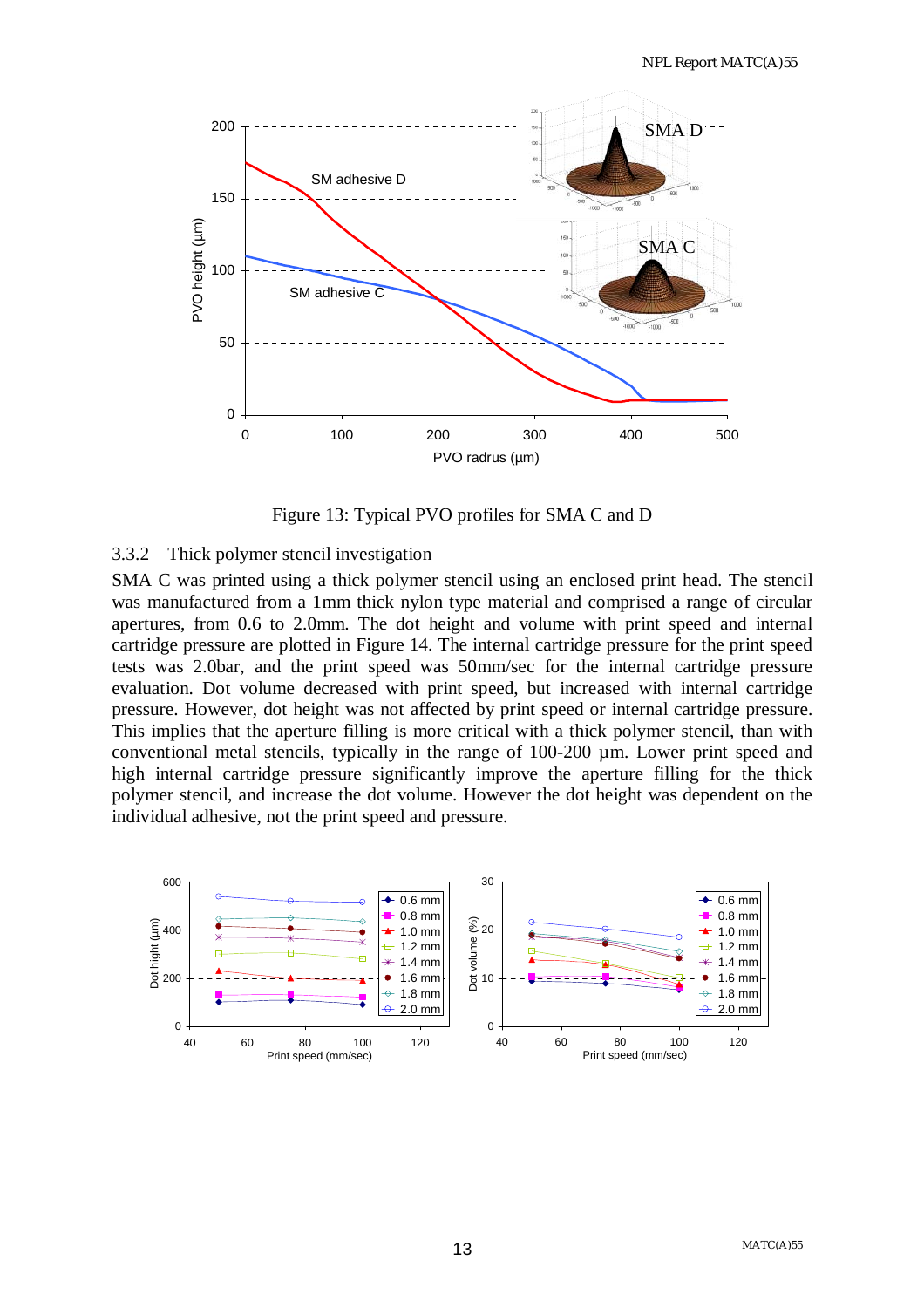

Figure 14: Dot height and volume with print speed and internal cartridge pressure for SMA C

Figure 15 shows that dot height and volume increase linearly with aperture size. Therefore, using a single thick polymer stencil, it is possible to deposit different dot heights by the controlling the aperture size. This phenomenon of being able to print multiple dots of various heights simultaneously makes stencil printing of SMA an attractive alternative to dispensing.



Figure 15: Dot height and volume of SMA C with aperture diameter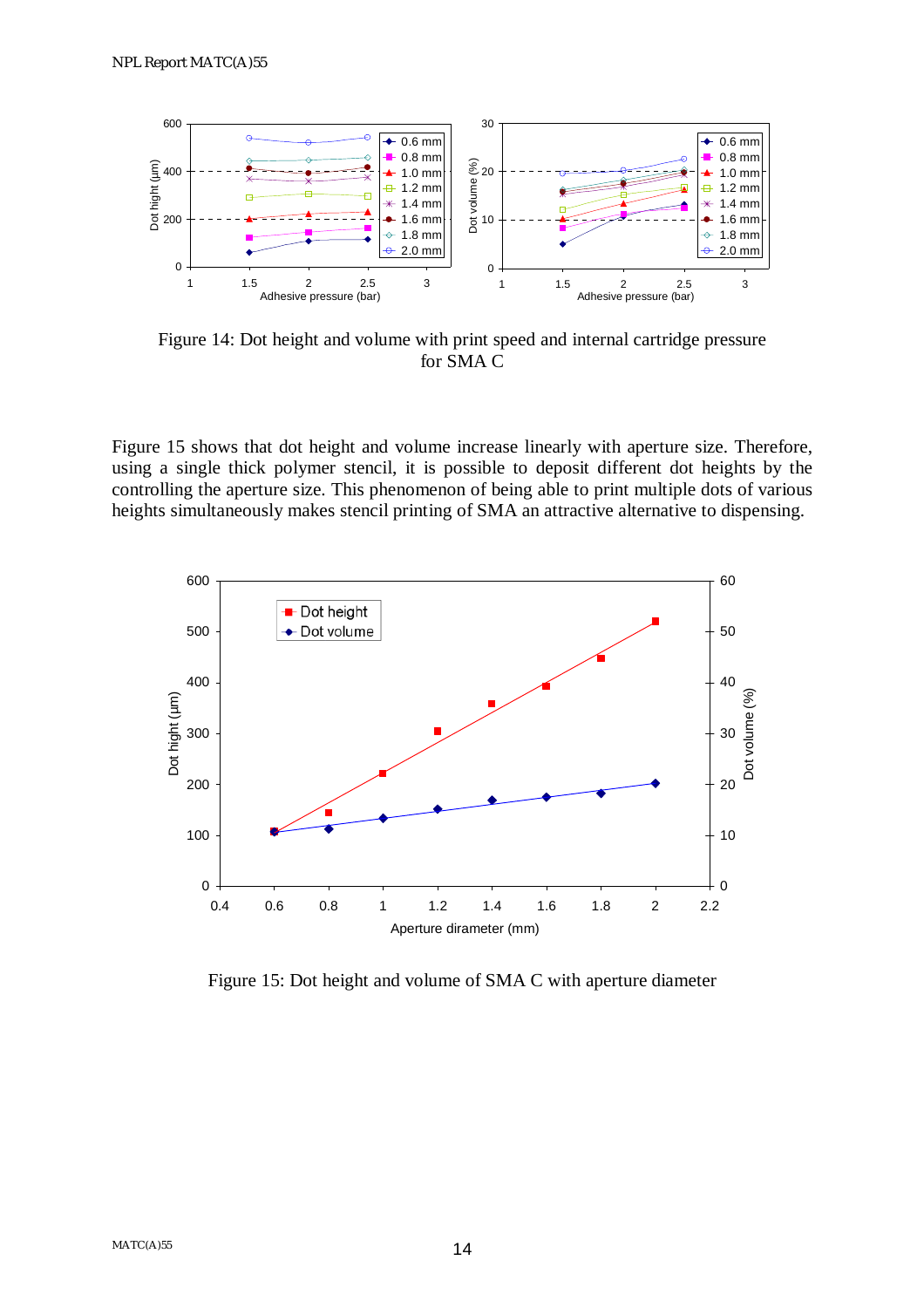

Figure 16: The effect of environment conditions on print volume for ICA A with an enclosed print head and metal squeegees over extended printing period

#### *3.4 The effect of environmental conditions on stencil printing of ICA and SMA*

#### 3.4.1 ICA

Figure 16 reveals the impact of environmental conditions on print volume over a 6 hour period, for ICA A using an enclosed print head and metal squeegees. High humidity is known to be more detrimental to print systems than higher temperatures; hence the study here is just for high humidities. The squeegee results show after 4 hours at 28°C/75%RH printing ceases, but for 22°C/75%RH printing is still fine. Printing stopped as the adhesive became stiff and no longer rolled, and print volume was dramatically dropped. By contrast with the enclosed print head the print volume was constant during the 6 hours of printing at the same environmental condition. Reducing the environment temperature to 22°C for squeegee printing implies that degradation of the adhesive is caused by solvent loss, and hence at the higher temperature solvent loss is accelerated. The enclosed print head limits ICA degradation by preventing solvent loss, and prolong the stencil life of the adhesive. However, using an ICA in an enclosed print head may not be a practical consideration, unless high volume usage is anticipated. These materials must be stored at –40°C to avoid any curing. Generally, at room temperature the ICA will have less than 12 hours stencil life due to curing.

#### 3.4.2 SMT adhesives

Figure 17 presents the results for print volume with time for SMA C and D using both the enclosed print head and metal squeegees at 28°C/75%RH. The results clearly reveal that for both techniques consistent printing, with no particular change in terms of dot height and volume, over the 6-hour period was obtained. These results confirm these materials have a long stencil life, in excess of 6 hours.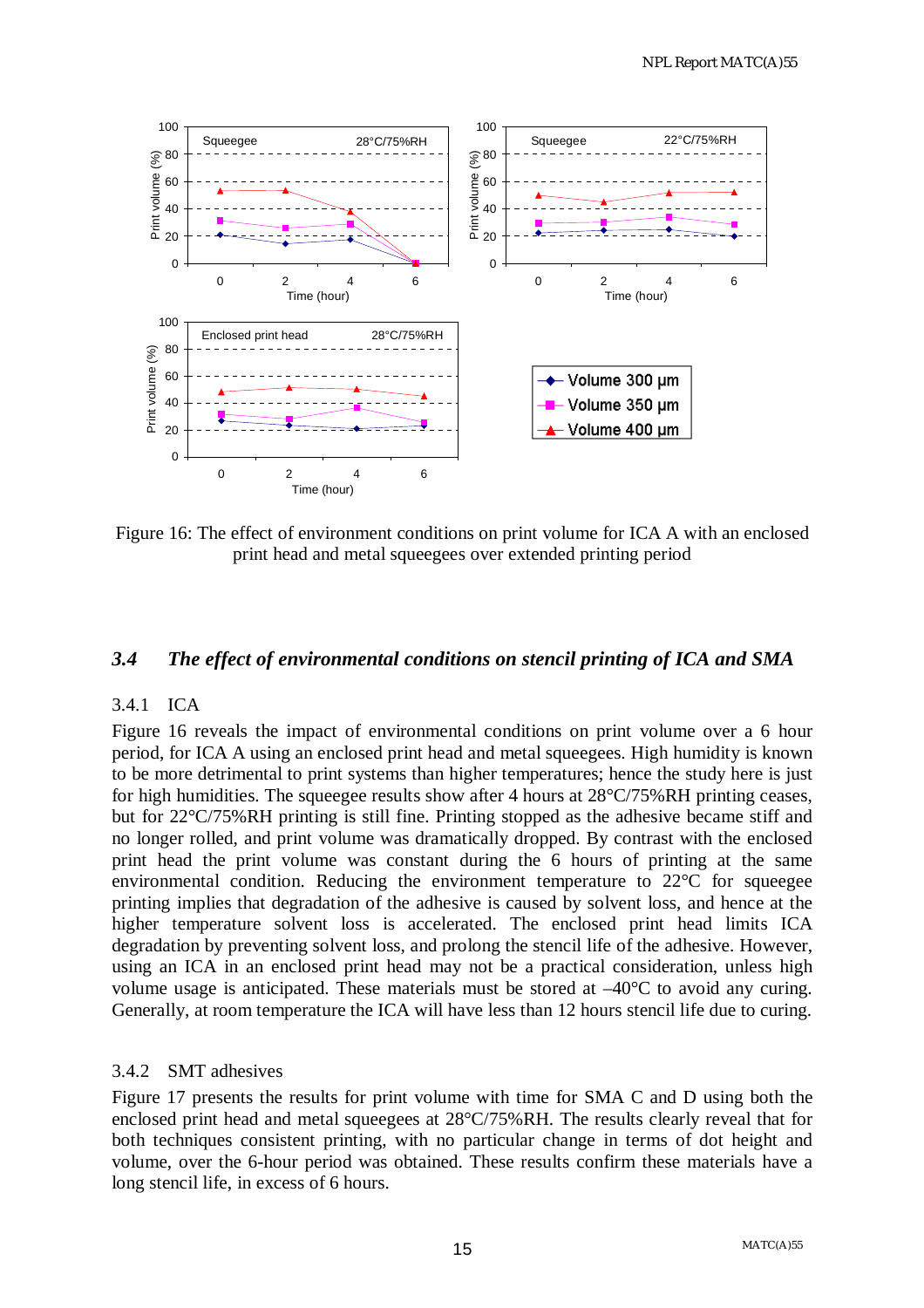

Figure 17: The effect of environment conditions on print volume for SMA C and D with an enclosed print head and metal squeegees over extended printing period at 28°C/75%RH

### **4 Conclusions**

This work has shown that ICAs and SMAs can be successfully stencil printed, both with squeegee and enclosed print head systems. The SMAs proved to be very robust materials and stencil print under a wide range of conditions. The ICAs proved to have limitations with fine pitch printing, which has implications as a solder replacement.

• Under elevated temperature and humidity conditions the two types of materials behaved differently. The SMAs proved to have long stencil lives and the extra protection from the enclosed print head did not offer any superior performance. However, with the ICA materials tested here curing and solvent loss were an issue and the enclosed print head did confer useful benefits, particularly in limiting solvent loss.

Isotropic conductive adhesives:

- Fine pitch printing of ICA is unlike solder paste printing. Material release from the stencil aperture is more of an issue with the higher adhesive forces. Hence the print volume is much lower than with solder paste.
- Print volume was dependent on aperture size and stencil thickness, but not print speed. The fractional printed volume dramatically drops with stencil thickness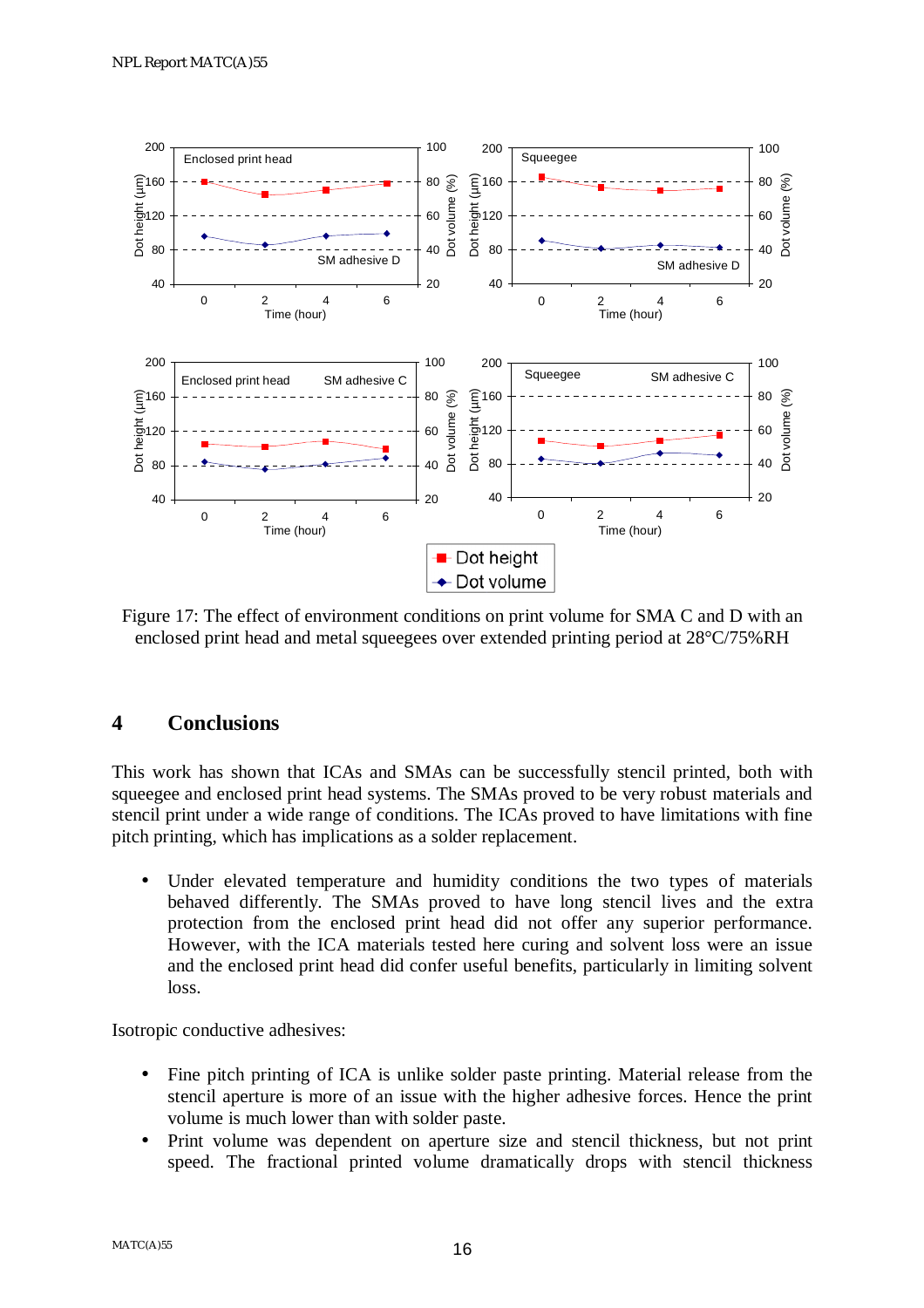increase. It is necessary to maintain a sufficiently low aperture wall / open ratio that allows clean material release without aperture blocking.

- Where apertures are tending to block it is more important to increase the aperture size. rather than the stencil thickness, to increase print volume.
- Separation speed between the printed board and stencil significantly affects the print quality when the material has high adhesive forces, in which case slow speeds are more advantageous.
- Successful printing of ICAs does require the adhesive have a high viscosity.

Surface mount adhesives:

- Printing SMA dots with a conventional metal stencil, the print speed does not affect the dot height and volume. However, the dot height is very dependent on the material rheology properties. The printed dots can be higher or lower than the stencil thickness.
- For thick polymer stencil, low print speed and high internal cartridge pressure significantly improve the aperture filling, and increase dot volume, but not dot height. A single stencil thickness can produce multiple dot height by varying the aperture size. This phenomenon of thick polymer stencil printing makes the stencil printing of SMA attractive, as multiple dots of varying height can be printed simultaneously.

### *5* **Acknowledgements**

The work was carried out as part of a project in the Measurements for the Processability of Materials (MPM7.4) Programme of the UK Department of Trade and Industry.

The authors are grateful to the support of the following companies: DEK, Emerson & Cuming, Heraeus, Kester Solder and Loctite, for their support during the project.

### **6 Reference**

- 1. L. Zou, M. Dusek, M. Wickham and C.P Hunt. "Fine pitch Stencil printing Using Enclosed Print Head" NPL MATC (A) 09
- 2. L. Zou, M. Dusek, M. Wickham and C.P Hunt. "The Effect of Metal Content and Flus Chemistry on Fine Pitch Stencil Printing Performance Using an Enclosed print Head" NPL MATC (A) 10
- 3. M. Dusek and C. P Hunt "A novel measurement technique for stencil printed solder paste" NPL MATC(A) 08
- 4. A. brewin, L. Zou and C..Hunt "Measurement of solder paste tack in tension and shear" NPL Report MATC(A)29